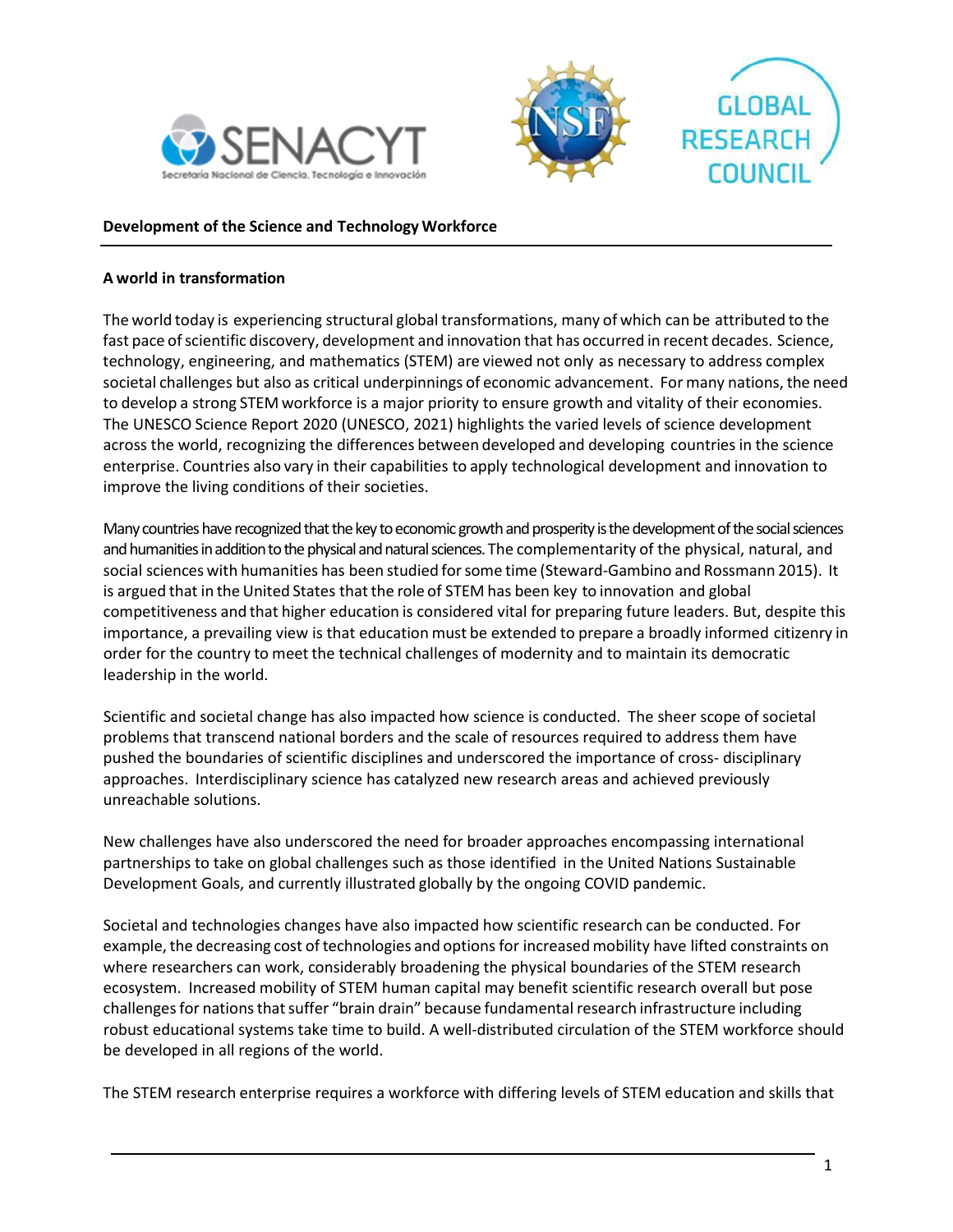





include technical training and high-level skill formation. Businesses play a role through their implementation of training policies that will improve STEM capabilities within their industries. The globalized nature of many industries, advances in computing and technology, and the changing conceptions of work and workplaces will continue to produce new occupations and jobs that in turn spur the constant refreshing of skills. In addition, the scope and scale of research ecosystems vary across nations, reflecting different levels of scientific establishment and different national interests and needs.

To build and expand a strong STEM workforce, nations must weigh needs for investment priorities across different sectors and interests. These considerations can be viewed as both needs and challenges for nations and governments, thereby presenting a varying spectrum of investment priorities across different nations. However, some needs are foundational. Nations would benefit from considering the following factors as they pursue STEM workforces for the future. An international view of needs and responses can be strategically built by considering the present global transformations.

Research funding councils have a key role to play in developing the STEM workforce at both national and global levels. Funding councils are instrumental in supporting the education and training of scientists and engineers, in focusing the direction of research in and across disciplines, and in promoting international collaboration to tackle problems such as climate change where individual countries cannot find solutions alone.

They also play a critical role in advising governments on the importance of investing in all levels of the STEM workforce to catalyze positive impacts on national and global economies. Funding agencies and councils can develop programs and policies that support effective paths to vibrant STEM workforces across scientific disciplines and career types that are inclusive of diverse communities.

One of the major challenges for funding agencies and policymakers is to closely interact in order to facilitate collaboration among public, private, and educational sectors toward the common goal of a STEM capable workforce. Synergy among these stakeholders could amplify coordinated efforts to achieve greater progress toward a vibrant, multifaceted research ecosystem.

The challenge for the Global Research Council (GRC) is to navigate an inclusive path where nations of varying sizes and levels of research establishment can chart their own course in the complex ecosystem of STEM human capital development. The GRC can provide insight to their respective communities that STEM, humanities, and the arts contribute to the strength of a nation by complementing each other. Key questions for research councils are how to finance both sciences andhumanities and how toprioritize with limited resources. Research councils also have the opportunity to better define the policies that underpin integration of research from STEM and the humanities

# **Science and technology workforce development**

# STEM education, training, and career paths

Critical to all sectors of a strong STEM workforce are robust education and training that include clear paths to diverse careers within the STEM research enterprise. STEM education and training are prerequisites to the strong tertiary education and postgraduate training that research careers require.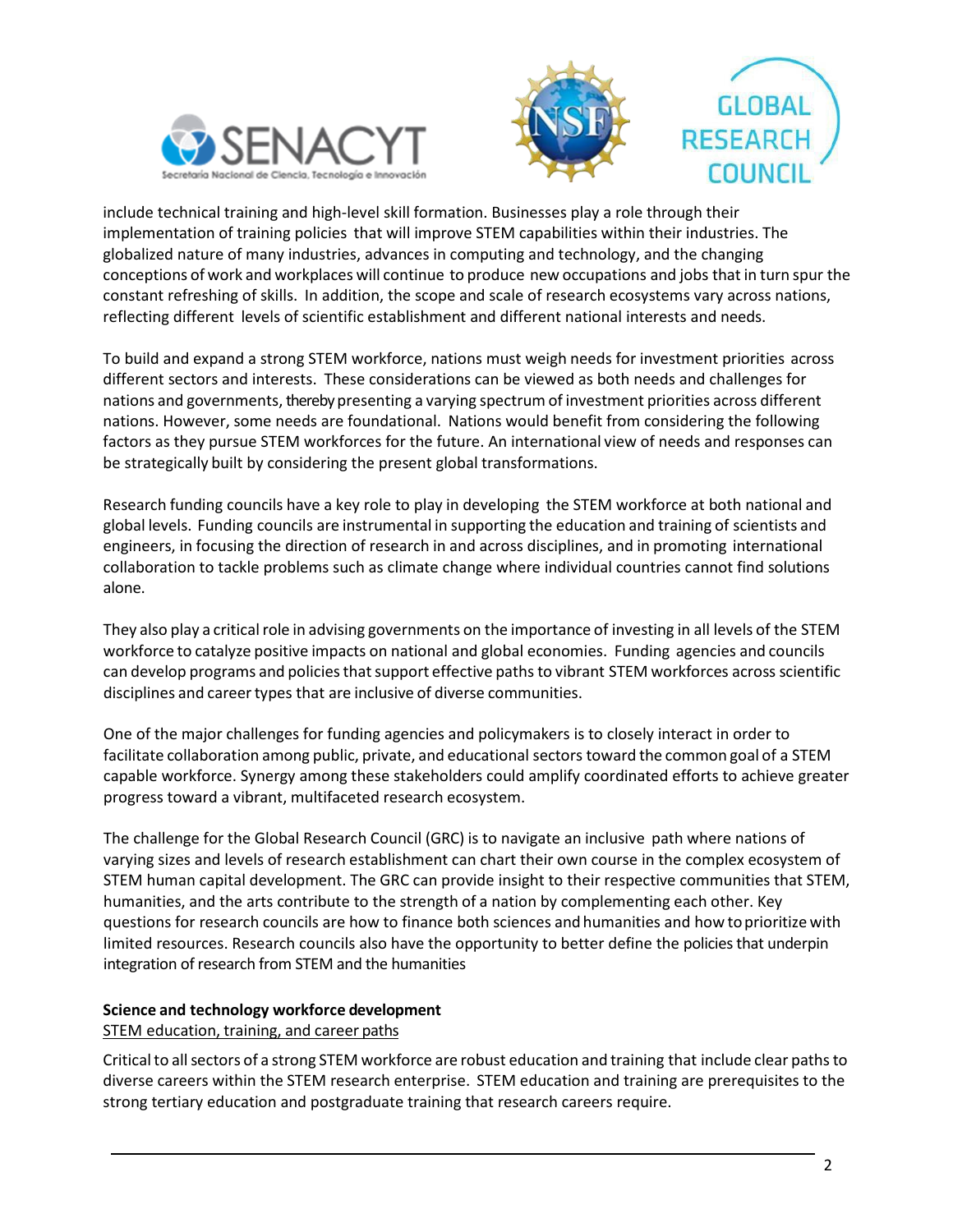





Education and training of the STEM workforce are broad and complex with multiple roles and contributions from education, government, academia, and the private sector. Funding agencies and research councils can play a pivotal role in offering guidance to policymakers, as well as providing programs that can have catalytic andmultiplicative effects, particularly onthe academic career pathsonwhichmost councils focus. Funding agencies and councils are focused primarily on the STEM workforce at tertiary and postgraduate levels and the continuing career paths through the academic and other employment sectors. This is where GRC partners can have profound impact on STEM workforce development.

At the earliest educational levels, perceptions of STEM and STEM careers could be enhanced by incorporating the participation of teachers and parents. Providing greater access to professional learning in specific STEM disciplines, cross-curricular pedagogies, real-world problem-based learning, information on future careers and industry requirements, and identifying and disseminating best practice in teaching and learning will ensure that teachers have the capacity and confidence to facilitate deep learning of STEM. Further, teachers should be provided the means and training to demonstrate the importance of STEM to everyday life and future careers, which would engage and assist parents to encourage their children to pursue STEM.

The focus on early levels would also ensure that diversity, equity, and inclusion are incorporated early in STEM education and training and help to illustrate that STEM careers are open and accessible to all. The 2013 GRC Statement of Approaches on Building Research and Education Capacity laid out challenges for nations of differing economies and research infrastructures in building STEM capacity and offered principles and actions for GRC partners to address such challenges. These included equal partnerships among global collaborators, sharing good practices in research management to promote institutional capacity building, and sustaining a pipeline of diverse researchers and educators by funding across the research pipeline.

For inclusive STEM workforce development, funding agencies can provide funding opportunities to earlycareer researchers and communities traditionally underrepresented in STEM, as well as working to reconfigure the academic career paths to remove obstacles that prevent full participation of all communities. Sustainable funding instruments such as fellowship and professional development programs at all stages of careers can serve to recruit and retain researchers of all levels.

# Diversity, equity, and inclusion

An equally foundational issue is that of diversity, equity, and inclusion. Diversity may refer to different communities, including gender, race, ethnicity, and economic status. Diversity can also reflect differing national interests in areas of STEM, diversity of skill levels, and diversity of career paths to pave a path to a STEM workforce with strength at multiple levels. It is important to recognize that national interests and needs in the STEM workforce are as diverse as their territorial needs. Investment in diverse skill levels and career paths can help to mitigate the risks of uneven workforce development focused on a very specific career sector or field, which may be vulnerable to rapidly evolving technologies and global markets. Industry or private sector involvement is critical. While there is still work to be done to help industries and professional associations to better identify and outline their workforce requirements for high and mid-level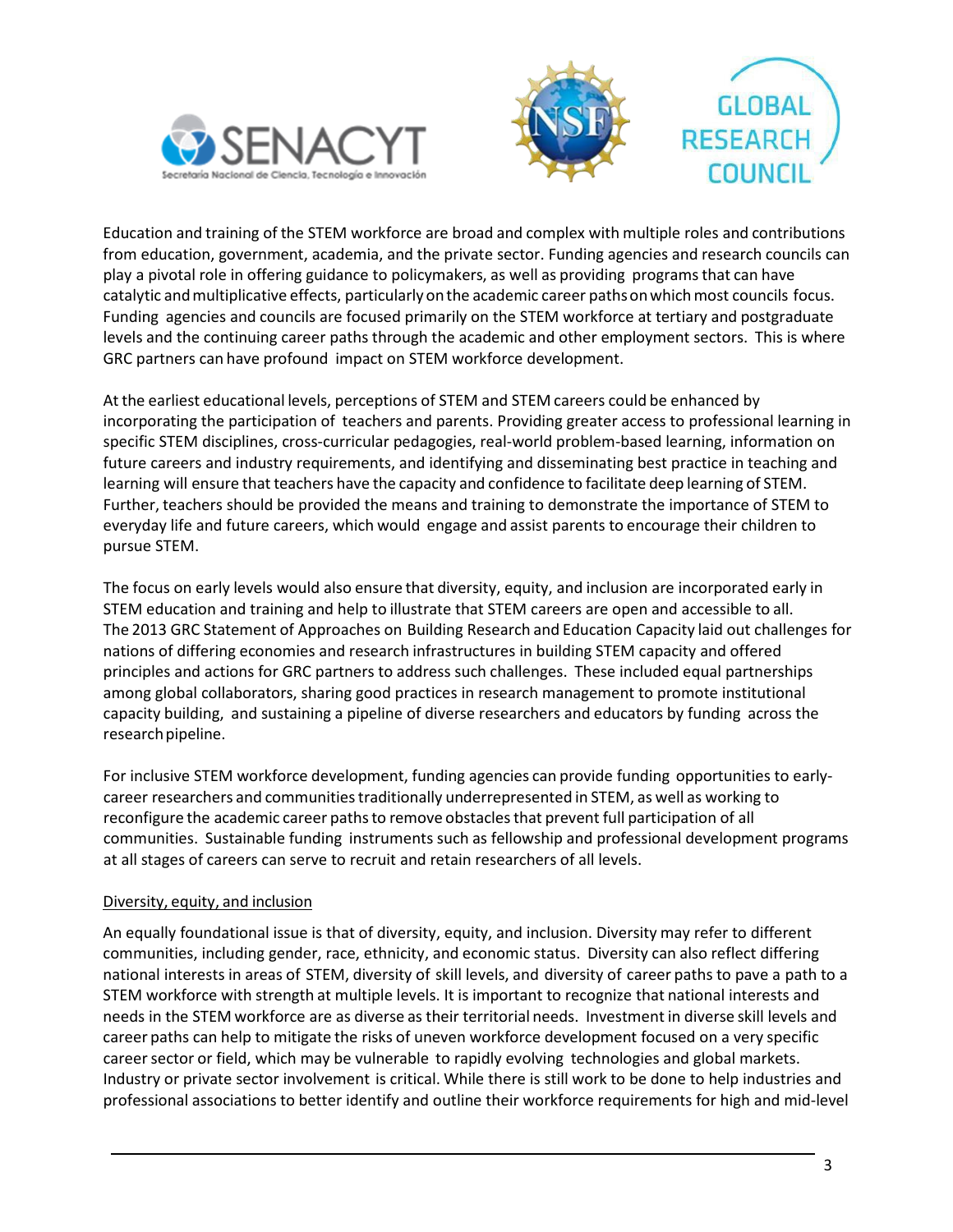



STEM skills training, industries are often able to identify their immediate needs, and some capacity building schemes can be rapidly implemented to supply such a STEM-capable workforce. The implementation of public policies can positively impact their ability to develop and implement longer term perspective of skills that will be or might be required in specific industries. For example, the time frame required to build a capable workforce that includes the high-level STEM skills required for scientific research or engineering and the technicians and technologists necessary to support them is approximately a decade. [1]

Beyond the STEM workforce, STEM skills are also crucial for a workforce capable of solving problems, thinking critically, innovating, and implementing and developing new technologies. These skills are especially important considering the rapid change in technological fields and the automation ofmultiple non-technological industries. The impact of such changes inevitably alters the human resources demand, and countries need to be prepared to have a workforce with some level of STEM skills even if they do not work in STEM related areas.

A focus on diversity enables national economies to benefit from the contributions of a larger share of society; therefore, investing in inclusive workforce development across diverse communities, including race, ethnicity, gender, and economic status can lead to better economic outcomes overall and reduce inequities. Currently, the underrepresentation of women, indigenous peoples, and members of low socio-economic groups is evident not only in the STEM workforce but is also visible very early in their involvement in the study of STEM subjects in primary education.

# Gender

As noted by many researchers, the advancement of women in science and engineering has been slow. Science and engineering are highly segregated by gender with both horizontal segregation between disciplines and vertical segregation between levels. Women choose careers in scientific fields at a lower rate than men, and the number of women in senior positions is substantially lower than the number of female doctoral students and in junior positions. Two explanations for this dynamic are the leaky pipeline and the glass ceiling.

The leaky pipeline refers to the tendency of female scientists to leave the academic sector in the course of their careers. The 'glass ceiling' reduces the proportion of women at the higher levels of the career hierarchy. Organizational and cultural barriers in the academic system may prevent women from career advancement. Female scientists more often pursue a collective model than male scientists do. However, evaluation procedures focus on individual rather than collective achievements. Female scientists also tend to have more collaborators than male scientists. Women motivate their collaboration primarily with mentoring strategies, whereas men tend to use instrumental and experience strategies. Studies also show the added value of the increase of women in science and engineering to the way researchers engage in interdisciplinary cross-fertilization, team-collaboration, field-creation, and problemorientation.

In addition to gender, ethnic diversity has introduced different views into the Eurocentric knowledge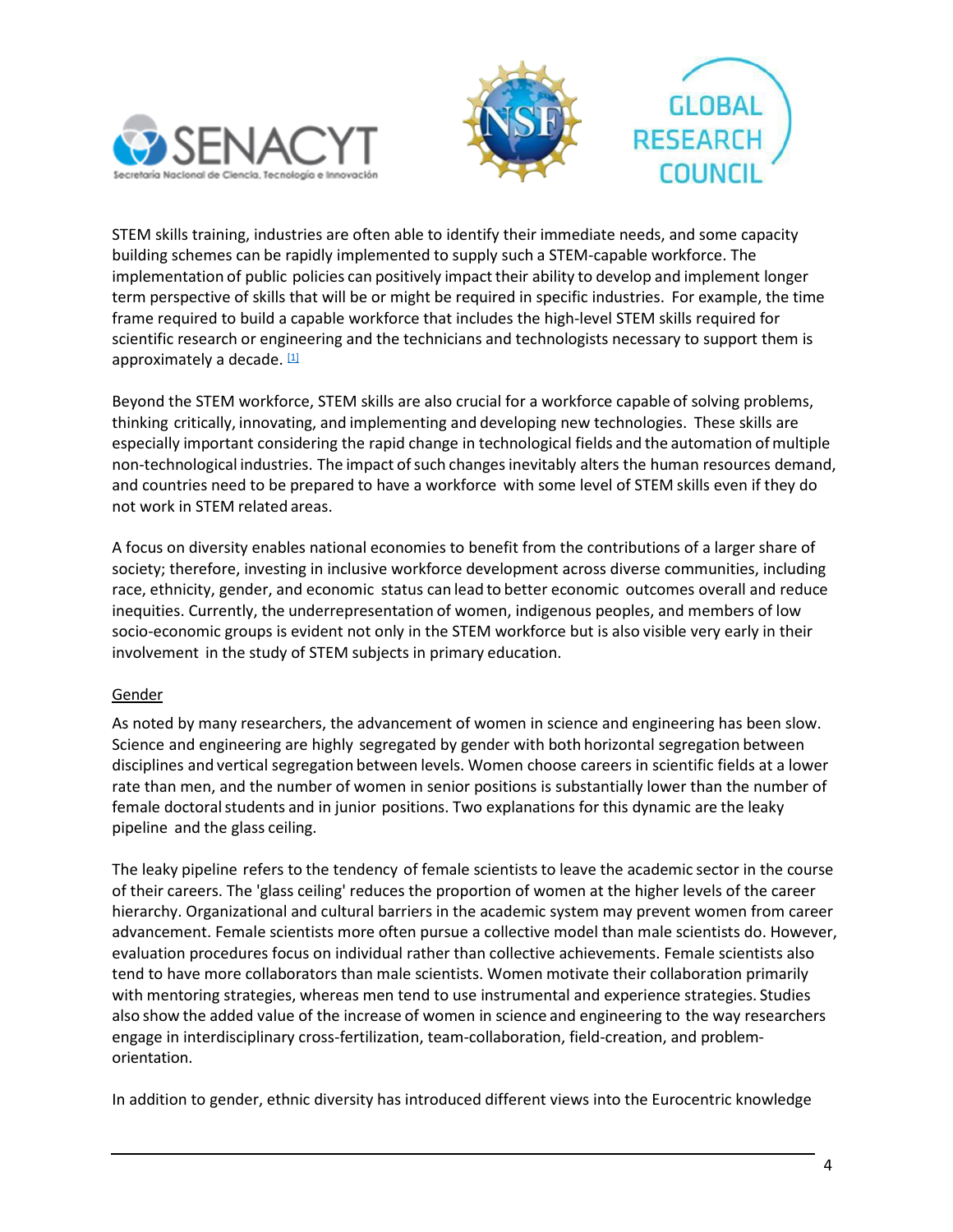



perspective, inducing self-criticism and the awareness of the necessity of enlarging the scientific field to other cultures. The previously referenced study discusses the female domination of computer science in Malaysia. It offers a critique of a western bias in gender and technology studies and advocates for more context sensitivity and focus on the cultural embedding of gender and technology relations. The impact of digitalization and virtualization ofscience practices on gender dynamics in science practices is not well understood.

# **Challenges for GRC**

A strong STEM ecosystem encourages schools, employers, and non-profits to work togetherto ensure that students graduate with both the technical and personal professionalskills they need. The GRC can advise policymakers on the need to incentivize companies to invest in innovation and create promising new job opportunities for these graduates.

Funding councils can also help policymakers recognize the importance of focusing on research and innovation from different perspectives that attract investment or incentivize local industries to do more research. Through these efforts, graduates from STEM areas can find new job opportunities, preventing "brain drain" and sustainably accelerating each country into a knowledge-based economy. In this regard, it is important for each country to be clear on the sectors that give them competitive advantages and to focus their efforts on these sectors.

Having a global approach to developing the STEM workforce is crucial to overcome the challenges inherent in building one. Sharing best practices and successful casesin different regions and varying scenarios can help funding agencies attain a better understanding of the steps and actions needed to bridge the gaps between demand and availability in the STEM workforce.

This could also help to mitigate a global STEM paradox: while education in STEM subjects has been recognized as a critical global need, many countries around the world are also facing increasing employment gaps in these fields. Key issues to resolve this paradox may be that the market is not designed to send effective signals to the various actors (students, workers, employers, and governments), to allocate the required funds for skill development.

Working in concert with global partners, funding councils can advise on developing flexible policies capable of evolving and adapting to the changing requirements of the STEM ecosystem that accommodate national interests while embracing technological advancements.

# **Successfulstrategies for GRC partners**

Funding agencies and councils can adopt a number of approaches to bring together the interests of government, industry, and education to achieve a skilled STEM workforce, emphasizing the need for continued training and reskilling to maintain a vibrant workforce.

One approach is to conduct STEM workforce analysis and forecast future STEM skills requirements and sharing the findings across all sectors. STEM-related industries with high growth potential can be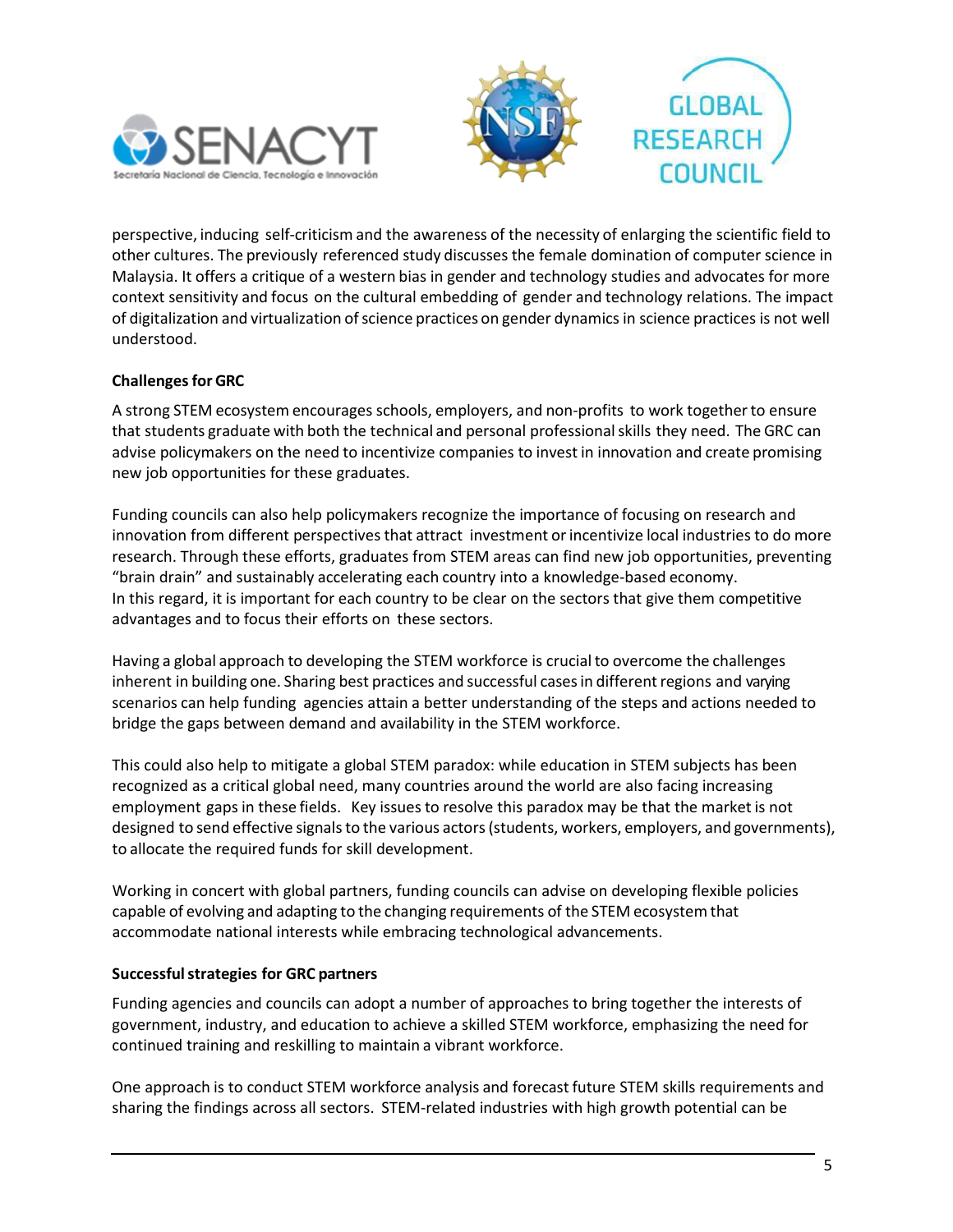



identified to under the impact of technologies on future work and the resulting skills requirements. There is a need to improve data sharing across industries, sectors, and portfolios to support decisionmaking.

Another approach is to encourage effective industry engagement with educational and research institutions to enhance professional learning, develop real-world problem-solving experiences, and promote awareness of STEM careers. Initiatives such as internships, work integrated learning, field work, and industry mentoring programs enable students to understand the portability of their skills and the array of career opportunities available.

# Case Studies: Successful strategies and programs

The GRC could gather and publicize strategies, case studies, and examples of programs that have been successful in achieving strong and sustainable STEM workforces. Such programs may serve as models or templates for partner councils to adopt and adapt as necessary for their specific needs.

The world needs sustained collaboration to develop robust national and international STEM workforces to tackle the increasing challengesfaced by all nations. The GRC canmake a unique contribution to finding global solutions by disseminating partner councils' experience-based knowledge of successful programs and strategies.

# Panama: Gender case study

A case study performed in Panama (SENACYT-PNUD, 2018) corroborated the "scissors effect" of gender distribution on research activities along an ongoing timeline. The effect indicates that more women than men are enrolled in higher education. However, further along educational and career paths, they account for barely half of the researchers, scientists, and technicians in the country in comparison to their male counterparts.

Some of the main findings of this study show that there is a gender gap as well as ethnic gaps in the exercise of basic rights of women, such as the right to sexual health, reproductive life, a life without violence, and political participation. The indicators analyzed show that, despite women having good health indicators, it is specifically in the sexual and reproductive health where they find main deficits of the right to health. The high maternal mortality and early motherhood in Panama place the country in a low position in the human development index considering the gender inequality.

Women encounter greater obstacles than men throughout their scientific careers and participate little in decision-making positions of the knowledge society in Panama. In the dimension of "knowledge economy" women have been the majority (59%) holding professional and technical positions, with a clear tendency of increase in the last twelve years. On the other hand, women hold 40% of the positions in top and middle management. Although improvement has been observed in the last decade, there are still important differences by field and level. In some of the scientific fields, especially in areas such as physical sciences, mathematic and statistics, as well as computer science and engineering, and the fields of industry, production, architecture, and construction, the traditional gender division is maintained. It is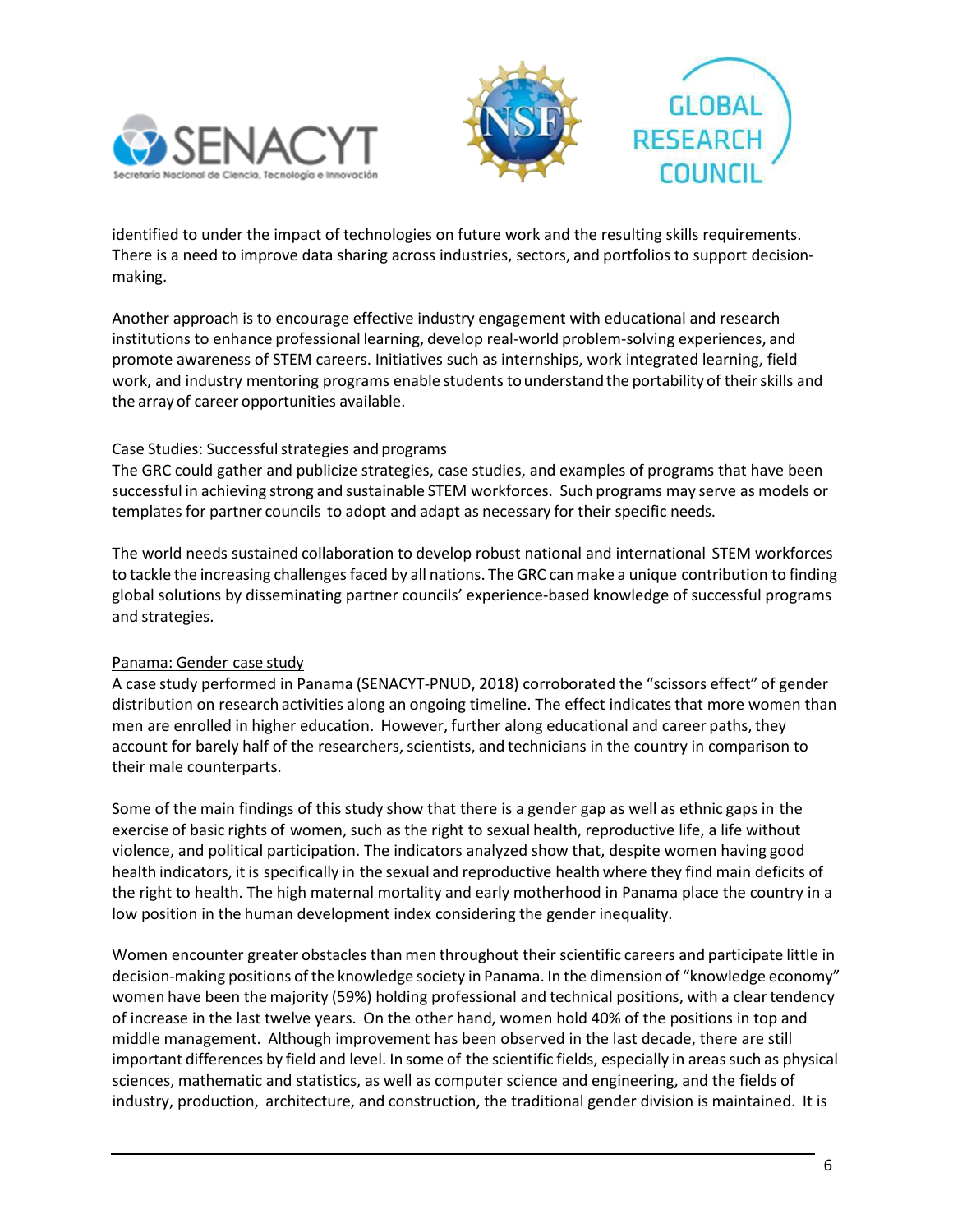



notable that even though women graduate from the University more than men representing around 65% of the total, men still represent the majority of graduates in the traditionally male fields. Most of the country´s researchers are men (more than 60%).

Additionally, there is a hierarchic tendency: the advantage of men is superior in the positions of researcherthan in the positions of support personnel or personnel of scientific service and technician. A metaphor frequently used to explain the fact that women are underrepresented in STEM careers is the "leaky pipeline." Although girls perform as well as or betterthan boys in math and science at the primary and secondary levels, they are underrepresented in some STEM subjects, particularly engineering and computer science, at the tertiary level.

Multiple overlapping dimensions that interact in complex ways also have an influence on women´s education, employment, and progression in STEM careers.

# **Questions for discussion**

There are many dimensions for research councils and funding agencies to consider, including:

- developing skills in critical fields;
- STEM workforce strategy and challenges;
- integrating skills development for sustainedgrowth;
- effective STEM workforce education;
- adaptation tochanges of the science and technology workforce in a global context;
- public policies to improves the development of the science and technology workforce; and
- synergy within key actors(academia, government, public sector, and NGO's).

Questions that GRC members have considered include:

What is the role of research councils in the development of a STEM workforce and how can these councils interact with universities and other knowledge institutions?

How would you define/frame the challenges to achieving a broad STEM workforce in your country? What are the barriers?

How are funding agencies promoting diversity and inclusion in the STEM workforce regarding gender, economic status, and ethnicity?

How can research funding agencies build national capacity while balancing the need to build global collaboration?

What are policy and strategic approaches to creating more public-private partnerships to develop a vibrant STEM workforce?

How do funding agencies demonstrate the benefits and impact of investment in STEM workforce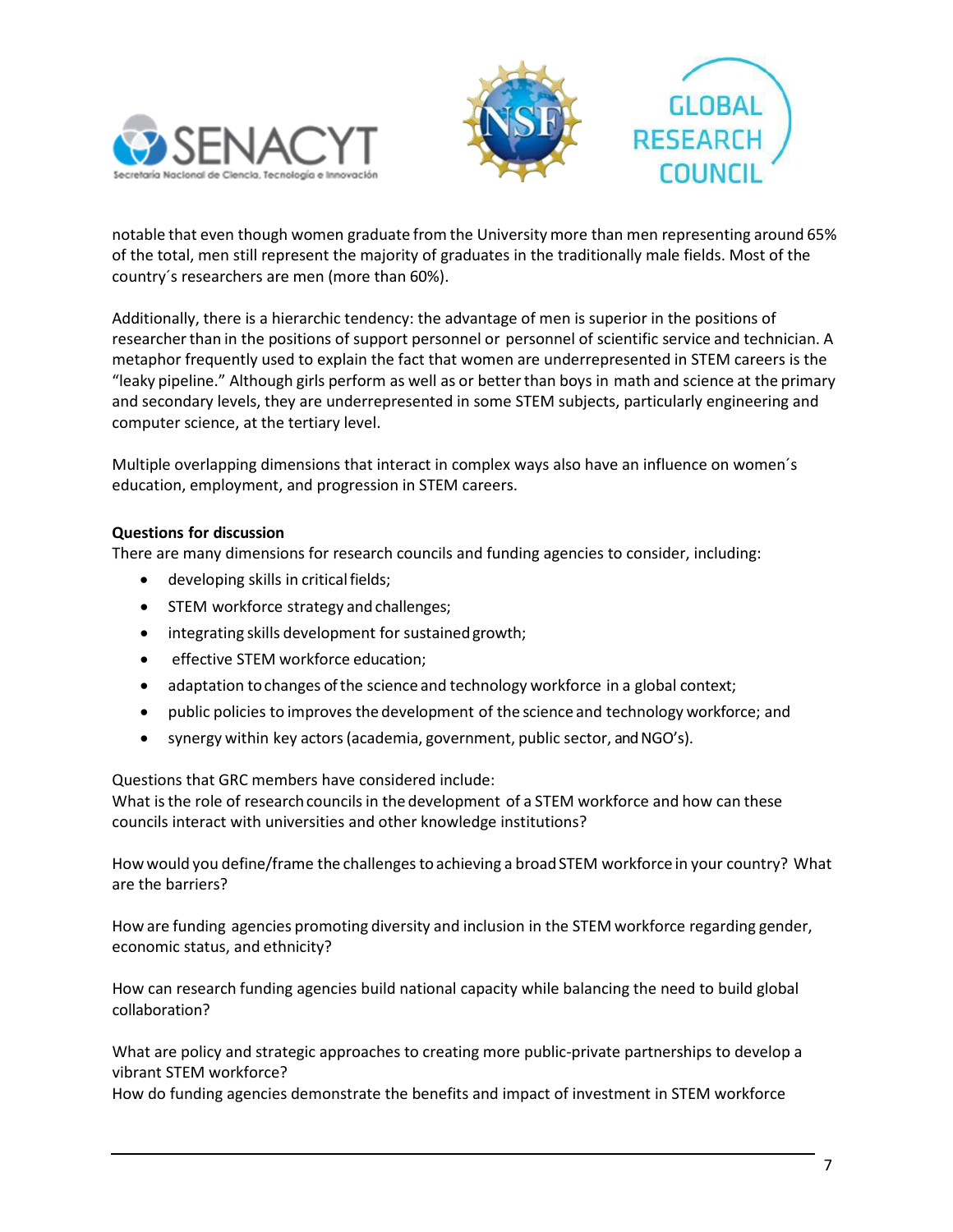





education nationally, as well as globally?

#### *Overarching Considerations*

Nations' interests in addressing national needs and challenges must be recognized while pursuing the global interest in building a STEM workforce. The global interest can be defined as the pursuance of a sustainable world as called for in the Sustainable Development Objectives.

# **Principles on the development of the science and technology workforce**

- 1. A broad, vibrant, diverse, and inclusive STEM workforce across skill levels is critical to national and global research ecosystems, as well as national and global economies. Research funding councils should prioritize broad participation of researchers and STEM professionals, including early career researchers, women, and members of other groups underrepresented in STEM. Research funding councils should also embed diversity and inclusivity (including a strong focus on gender and intersectionality) into the development of the STEM workforce through collaborative efforts aimed at enhancing the preparation, increasing the participation, and ensuring the contributions of individuals from groups that have been historically underrepresented and underserved in the STEM enterprise.
- 2. Research funding councils should adapt to a changing research and innovation landscape by catalyzing innovation and advising key stakeholders across sectors to develop a multi-level STEM workforce that has technical and transferable professional skills.
- 3. Basic and applied STEM education research and training are essential to responding to rapid technological changes. Research funding councils should promote novel, creative, and transformative approaches to generating and using new knowledge about STEM teaching and learning to improve STEM education.
- 4. Mobility in careers both domestically and internationally contributes to development of skills in research and innovation and better cooperation among research organisations, private industry, non-governmental organizations, informal science centers, and other organisations. Research funding councils should support a variety of STEM career pathways and the development of transferable technical and professional skills to enable career moves, such as through reskilling and upskilling, and promotion of stronger relationships among common research foci and disciplines across sectors.
- 5. Building effective research teams and leveraging skills and knowledge are key to performing transformative research. Research funding councils should pursue mechanisms to fund interdisciplinary research and support international teams to catalyze scientific discovery and innovation.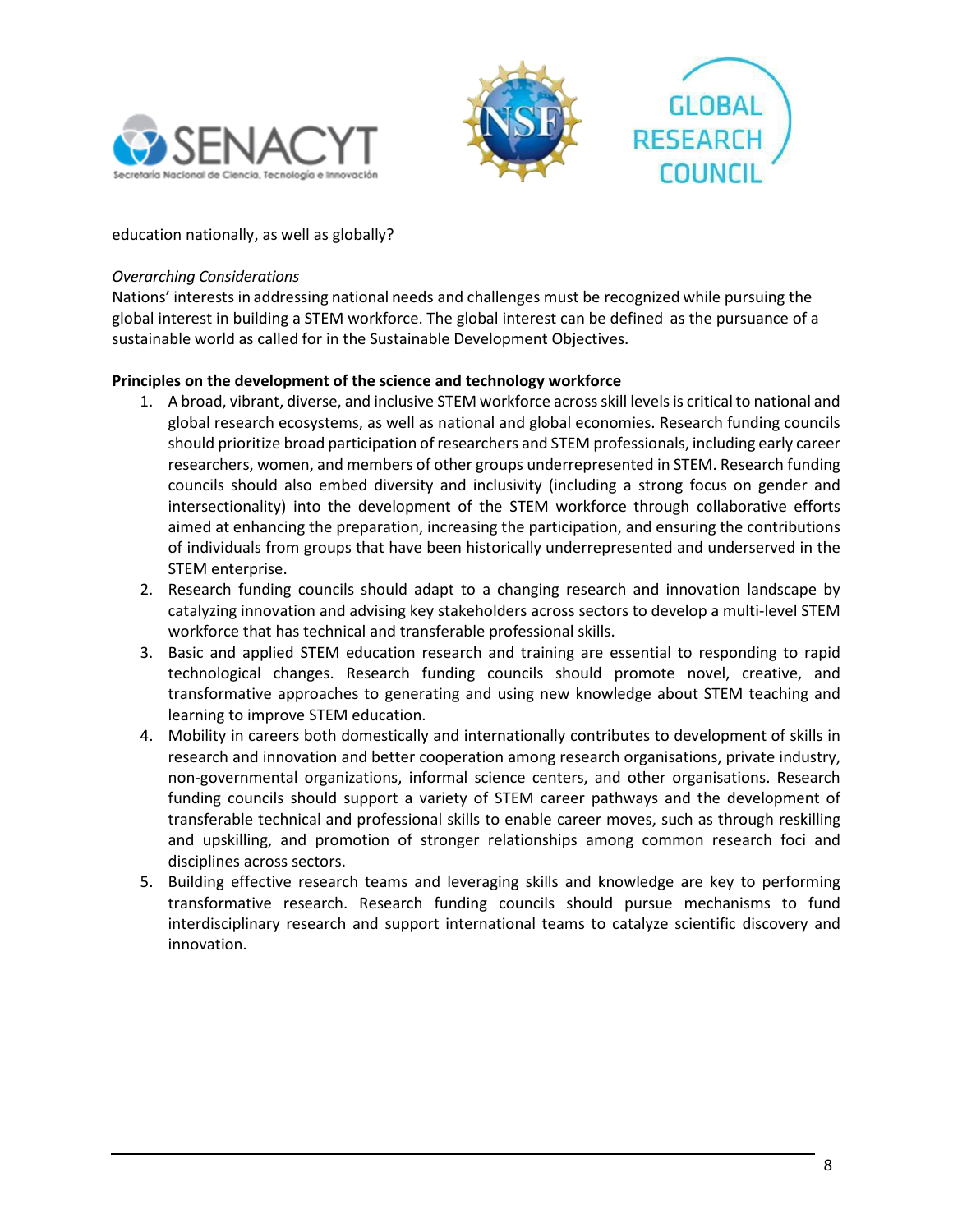



#### **Resources**

Acemoglu,D.,Johnson, S., & Robinson,J.A.(2005). Institutions as a fundamental cause oflong-run growth. Chapter 6 in Handbook of Economic Growth, Vol. 1A. Edited by Philippe Aghion and Steven N. Durlauf. Elsevier.

Aguirre-Bastos, C., Chaves Chaparro, J., Saito, O, Takeuchi, K. (2919). Sustainability Science: Where and how? Chapter 1 in

Aguirre-Bastos, C., Sánchez, V. (2021). Knowledge institutionsin Panama. To be published.

Bitar, S. (2016). Las tendencias mundiales y el futuro de América Latina. CEPAL, Serie Gestión Pública #85, Santiago de Chile. de América Latina. Edición 2016.

Blanco, C. & Palmer, D.S. (2011). Latin America 2060: Assessing the Region's Present and Projecting Its Likely Future, in Latin America 2060: Consolidation or Crisis, The Frederick S. Pardee Center for the Study of the Longer-Range Future, Boston University, Boston

Breznitz, D. (2007). Innovation and the State: Political Choices and Strategies for Growth in Israel, Taiwan and Ireland. Yale University Press.

Breznitz, D. & Ornston, D. (2012). Scaling Up and Sustaining Innovation Policies and Projects: Schumpeterian Development Agencies in Small Open Economies. [www.elibrary.worldbank.org](http://www.elibrary.worldbank.org/) / <https://doi.org/10.1596/26797>

Cordeiro, J.L. (2014). Latinoamérica2030: EstudioDelphi y Escenarios, ProyectoMilenio. Lola Books, Berlin

Deloitte. (2016). The future of the workforce: Critical drivers and challenges.

ESPAS (2016) Tendencias mundiales hasta 2030: ¿Puede la Unión Europea hacer frente a los retos que tiene por delante? Bruselas, Comisión Europea

Etzkowitz, H. (1998). "The norms of entrepreneurial science: cognitive effects of the new university industry linkages." *Research Policy*. 27 (8): 823-833.

Finneran, K. (2015). "Educating the Future Workforce." *Issues in Science and Technology* 31, no. 4 (Summer 2015).

Glen J.C., Florescu, E. & Millenium Team (2018). State of the Future 19.0, Proyecto Milenio, Washington DC.

Gluckman, P. (2020). Reflections on Human Potential and Resilience: A response to Ismail Serageldin approach on constructing human centered development. International Science Council. Paris. [https://council.science/human-development/reflections-on-human-potential-and](https://council.science/human-development/reflections-on-human-potential-and-resilience-a-response-by-peter-gluckman/)[resilience-a- response-by-peter-gluckman/](https://council.science/human-development/reflections-on-human-potential-and-resilience-a-response-by-peter-gluckman/)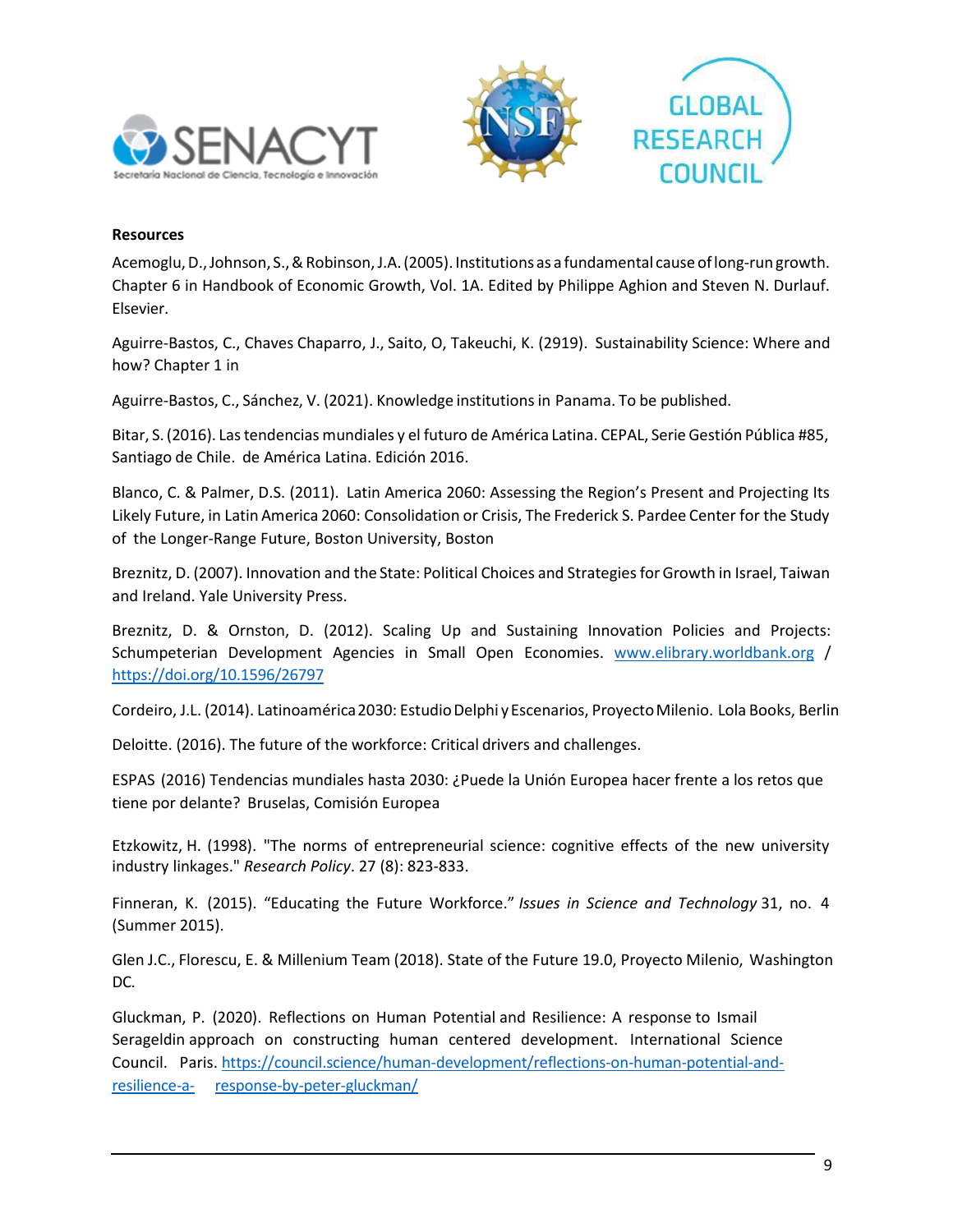



Komiyama H., Takeuchi, K.2006. Sustainability science: Building a new discipline.*Sustainability Science*, Vol.1, pp. 1−6.

Marczak, J., Engelke, P., Bohl, D. & Saldarriaga-Jiménez, A. (2016). América Latina y el Caribe 2030: Escenarios futuros, Banco Interamericano de Desarrollo y Consejo del Atlántico, en colaboración con el Centro Pardee.

Medina-Vásquez,J.E. (2020a). *Abriendo caminos en la prospectiva de América Latina y el Caribe*, (Inroads in the Latin America and Caribbean Prospective) Programa Editorial Universidad del Valle – Editorial USACH, Centro de Estudios del Futuro de la Universidad de Santiago de Chile, Cali.

North, D. (1991). Institutions. Journalof Economic Perspectives, Vol. 5 No. 1 (Winter 1991).

Saito, O., Managi, S., Kanie, N., Kauffman, J. and Takeuchi, K. 2017. Sustainability science and implementing the sustainable development goals, *Sustainability Science*, Vol. 12, No. 6. pp. 907−10. DOI 10.1007/s11625-017-0486-5

Schaper-Rinkel, P., Weber, M., Wasserbacher, D., van Oost, E., Ordonez-Matamoros, G., Krooi, M., Hölsgens, R., Nieminen, M., Pelkonen, A. (2016). Exploring the future of research. Trends and drivers in doing and governing research. Research and Innovation Futures 2030 Project. <https://cordis.europa.eu/project/id/289058/reporting/es>

Schot, J., Steinmueller, E.W. (2018). Three frames for innovation policy: R&D, systems of innovation and transformative change. Research Policy, Vol. 47 Issue 9, November 2018, pp. 1554 – 1567. [\(www.johanschot.com/publications\)](http://www.johanschot.com/publications)

SENACYT-PNUD. (2018). Diagnóstico de Género sobre la participación de las mujeres en la ciencia en Panamá. Panamá.

Serageldin, I. (2020). Reflections on Constructing a Human-Centered Development Paradigm. A note for discussion submitted to the International Science Council (ICSU) 31 December 2019 (Edited and Resubmitted 9 February 2020). [https://council.science/human-development/reflections-on-human](https://council.science/human-development/reflections-on-human-potential-and-resilience-a-response-by-peter-gluckman/)[potential-and-resilience-a-response-by-peter-gluckman/](https://council.science/human-development/reflections-on-human-potential-and-resilience-a-response-by-peter-gluckman/)

Stafford-Smith, M., Griggs, D., Gaffney, O., Ullah, F.,Reyers, B.,Kanie, N.,Stigson, B.,Shrivastava, P., Leach, M. and O'Connell, D. 2017. Integration: the key to implementing the Sustainable Development Goals.*Sustainability Science*, Vol. 12, No. 6, pp. 911−19.

Stewart-Gambino, Rossmann, J.S. (2015). Often Asserted, Rarely Measured: The Value of Integrating Humanities, STEM, and Arts in Undergraduate Learning. National Academies of Sciences, Engineering and Medicine.

Taylor, D.H., Newman, N. (2021). A pivotal point: the future of workforce development. Report to Emergence Education (infor@emergence.education) and Future Learn (partner.enquiries@futurelearn.com) London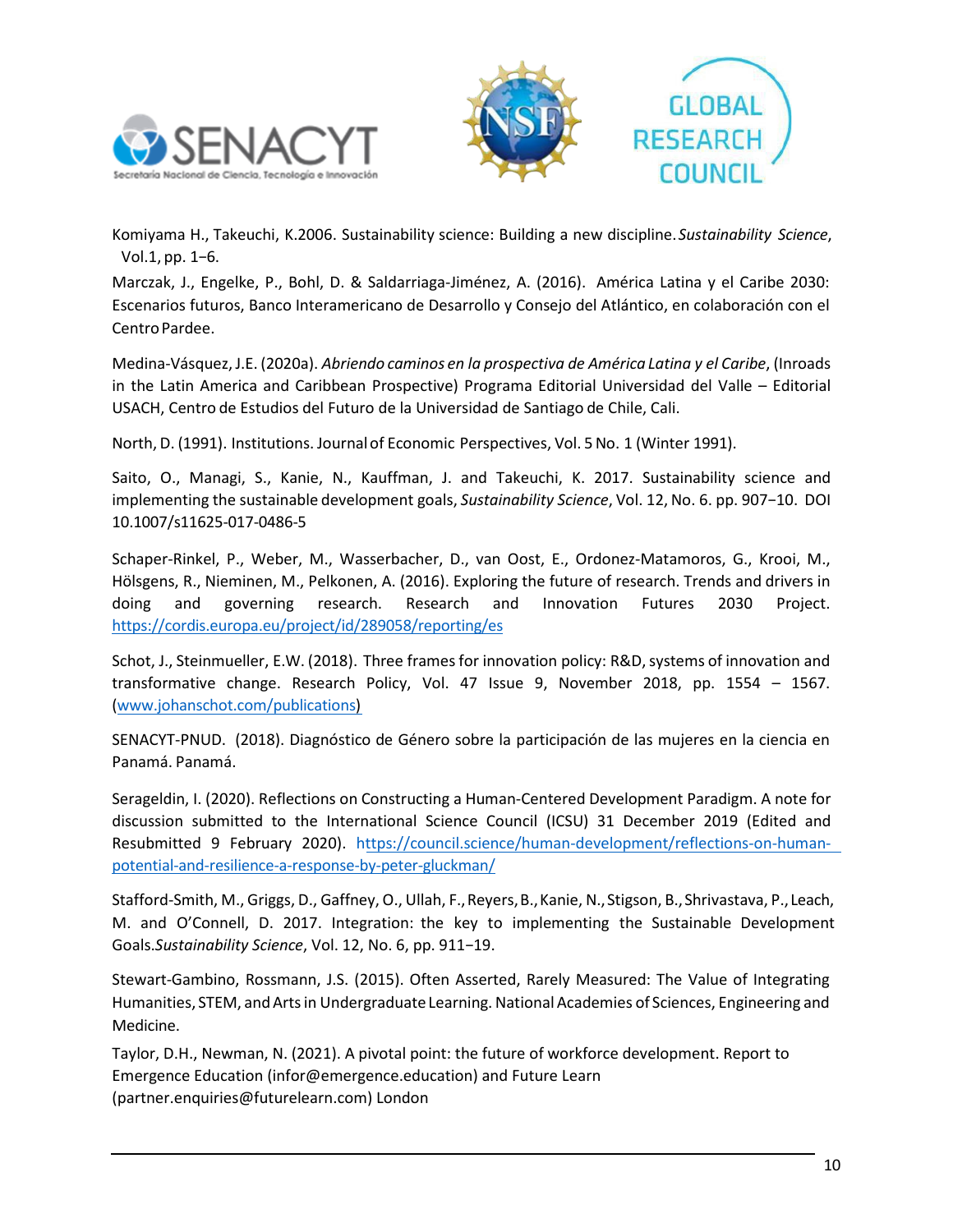



TWI2050 (2018). Transformations to Achieve the Sustainable Development Goals. World in 2050 initiative. International Institute for Applied Systems Analysis (IIASA), Laxenburg,

UNESCO. (2021). UNESCO Science Report: the Race Against Time for Smarter Development. S. Schneegans, T. Straza and J. Lewis (eds). UNESCO Publishing: Paris

Varma, R., Frehill, L.M. (2010) Introduction to the Special Issues on Science and Technology Workforce. American Behavioral Scientist 53(7) 943 – 948. SAGE Publications. Downloaded from http://abs.sagepub.com at University of New Mexico on February 19, 2010.

# *Additional referencesand bibliography*

- 1. The Skilled Technical Workforce https:/[/www.nsf.gov/nsb/publications/2019/nsb201923.pdf](http://www.nsf.gov/nsb/publications/2019/nsb201923.pdf)
- 2. Developing a National STEMWorkforce Strategy https:/[/www.nap.edu/catalog/21900/developing-a](http://www.nap.edu/catalog/21900/developing-a-national-stem-workforce-strategy-a-workshop-)[national-stem-workforce-strategy-a-workshop-](http://www.nap.edu/catalog/21900/developing-a-national-stem-workforce-strategy-a-workshop-) summary
- 3. Needs of STEM workforce in MENAcountries https:/[/www.wilsoncenter.org/publication/ready-for](http://www.wilsoncenter.org/publication/ready-for-work-analysis-workforce-asymmetries-the-middle-)[work-analysis-workforce-asymmetries-the-middle-](http://www.wilsoncenter.org/publication/ready-for-work-analysis-workforce-asymmetries-the-middle-) east-and-north-africa
- 4. McKinsey & Co. The Future of Work in Europe. https:/[/www.mckinsey.com/featured-insights/future](http://www.mckinsey.com/featured-insights/future-of-work/the-future-of-work-in-europe)[of-work/the-future-of-work-in-europe](http://www.mckinsey.com/featured-insights/future-of-work/the-future-of-work-in-europe)
- 5. OECD. Skills Development Pathwaysin Asia. https:/[/www.oecd.org/cfe/leed/Skills%20Development%20Pathways%20in%20Asia\\_FINAL%20VERSIO](http://www.oecd.org/cfe/leed/Skills%20Development%20Pathways%20in%20Asia_FINAL%20VERSION) [N.](http://www.oecd.org/cfe/leed/Skills%20Development%20Pathways%20in%20Asia_FINAL%20VERSION) Pdf
- 6. Africa's Pulse: COVID-19 and the Future of Work in Africa (World Bank). (https:/[/www.worldbank.org/en/publication/africa-pulse\)](http://www.worldbank.org/en/publication/africa-pulse))
- 7. Rothwell, Jonathan. "Defining Skilled Technical Work," Issues in Science and Technology, Vol. 23, No. 1, Fall 2016. (https://issues.org/defining-skilled-technical-work/)
- 8. Dar, Amit. Speech at the Inaugurationof Sri Lanka's first Human Capital Summit, "Skills Development in a Global Context: Towards a Future Ready Workforce," August 15, 2016, World Bank. https:/[/www.worldbank.org/en/news/speech/2016/08/15/skills-development-in-a-global-context](http://www.worldbank.org/en/news/speech/2016/08/15/skills-development-in-a-global-context-)towards-a-future-ready-workforce
- 9. Ogletree, Tom. Putting the Future of Work in a Global Context. Jan 24, 2020. <https://theindex.generalassemb.ly/putting-the-future-of-work-in-a-global-context-854872476a9c>
- 10. The World Bank, Stepping up Women´s STEM Careers in Infrastructure, An overview of promising approaches. 2020. [World Bank](https://openknowledge.worldbank.org/handle/10986/34787) Document
- 11. Cañizares, Sara, De Leon, Nadia, Marco Sierra, Yolanda, Rodriguez Blanco, Eugenia. Diagnostico de Genero sobre la participacion de las mujeres en la ciencia en panama 2018
- 12. Jones, Barbara, Grimshaw, Damian, The Effects of Policies for Training and Skills on Improving Innovation Capabilities in Firms, June 2012